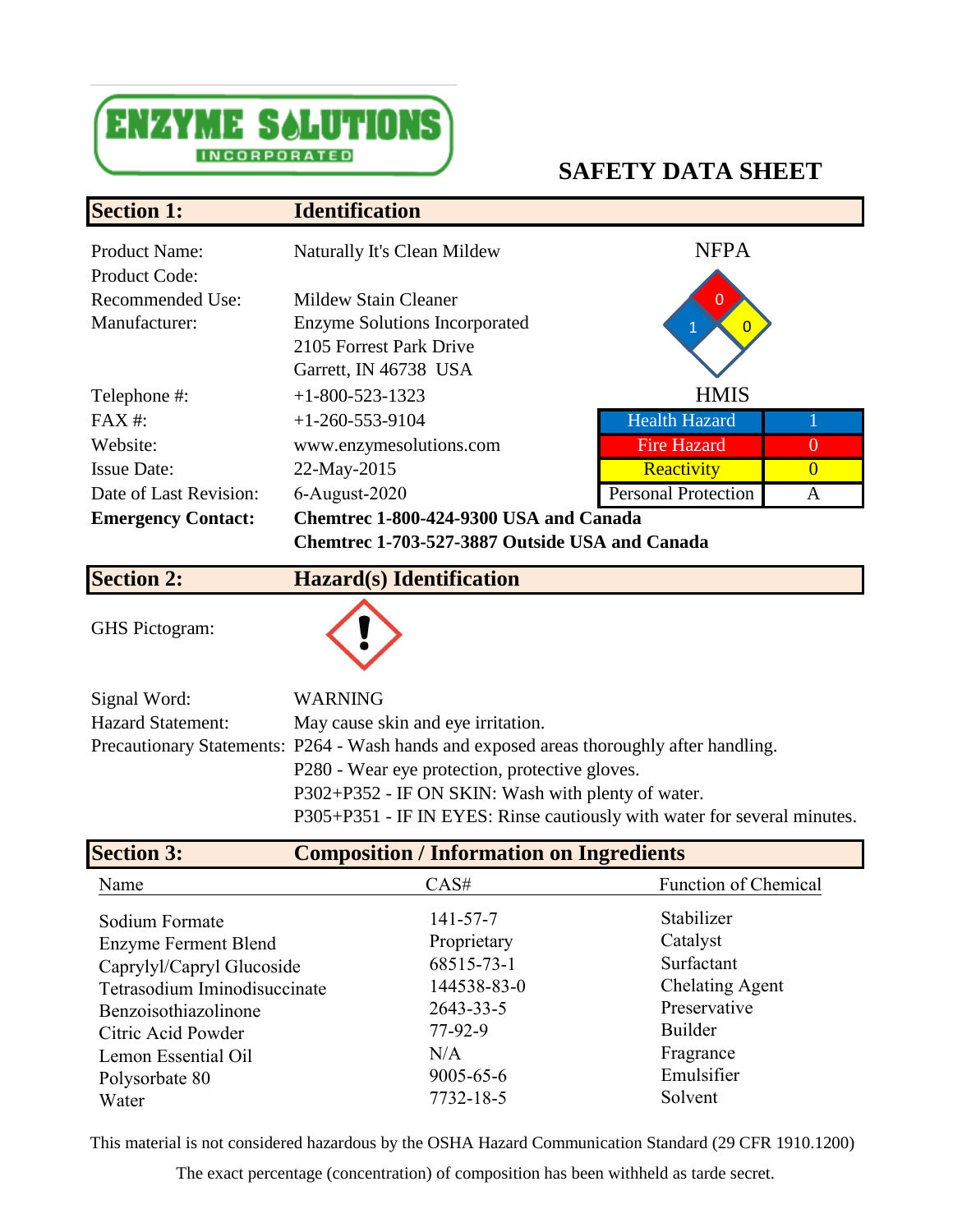| <b>Section 4:</b>                | <b>First Aid Measures</b>                                                                                                                                                                    |
|----------------------------------|----------------------------------------------------------------------------------------------------------------------------------------------------------------------------------------------|
| Eye Contact:                     | Immediately flush with cool water for at least 20 minutes. Seek medical<br>attention if irritation persists.                                                                                 |
| <b>Skin Contact:</b>             | Immediately wash skin with soap and water for at least 20 minutes while<br>removing contaminated clothing. Seek medical attention if irritation<br>persists.                                 |
| Ingestion:                       | Do NOT induce vomiting. If victim is conscious, give 2 glasses of water to<br>drink. Seek medical attention immediately. Never give anything by mouth<br>to an unconscious person.           |
| Inhalation:                      | Move victim to fresh air. Seek medical attention immediately.                                                                                                                                |
| <b>Section 5:</b>                | <b>Fire Fighting Measures</b>                                                                                                                                                                |
| <b>Extinguishing Media:</b>      | Use extinguishing measures appropriate to local circumstances and<br>surrounding environment.                                                                                                |
| <b>Flash Point:</b>              | Not applicable.                                                                                                                                                                              |
| Auto Ignition<br>Temperature:    | Not applicable.                                                                                                                                                                              |
| Specific hazards:                | Not flammable or combustible.                                                                                                                                                                |
| Special protective<br>equipment: | As in any fire, wear a self-contained breathing apparatus (SCBA), approved<br>according to NFPA / NIOSH or equivalent and full protective gear.                                              |
| <b>Section 6:</b>                | <b>Accidental Release Measures</b>                                                                                                                                                           |
| <b>Personal Precautions:</b>     | Keep personnel from entering spill area.                                                                                                                                                     |
| Environmental<br>Precautions:    | Avoid runoff into storm sewers, ditches and waterways.                                                                                                                                       |
| Methods for<br>Containment:      | Contain spills with an inert absorbent material, (sand, earth, vermiculite)<br>and place in container for disposal according to local and national<br>regulations.                           |
| Methods for Cleanup:             | Flush away traces with water and clean with mop or rags.                                                                                                                                     |
| <b>Section 7:</b>                | <b>Handling and Storage</b>                                                                                                                                                                  |
| Handling:                        | Use with adequate ventilation. Avoid breathing vapors, spray, or mist.                                                                                                                       |
| Storage:                         | Store in a cool dry place. Keep partially used containers closed and away<br>from heat and humidity. Do not exceed storage temperature of $(50 °C)$<br>120°F. Keep out of reach of children. |
| <b>Section 8:</b>                | <b>Exposure Controls / Personal Protection</b>                                                                                                                                               |
| <b>Engineering Controls:</b>     | Good general ventilation should be sufficient.                                                                                                                                               |
| Eye Protection:                  | Goggles or safety glasses are recommended.                                                                                                                                                   |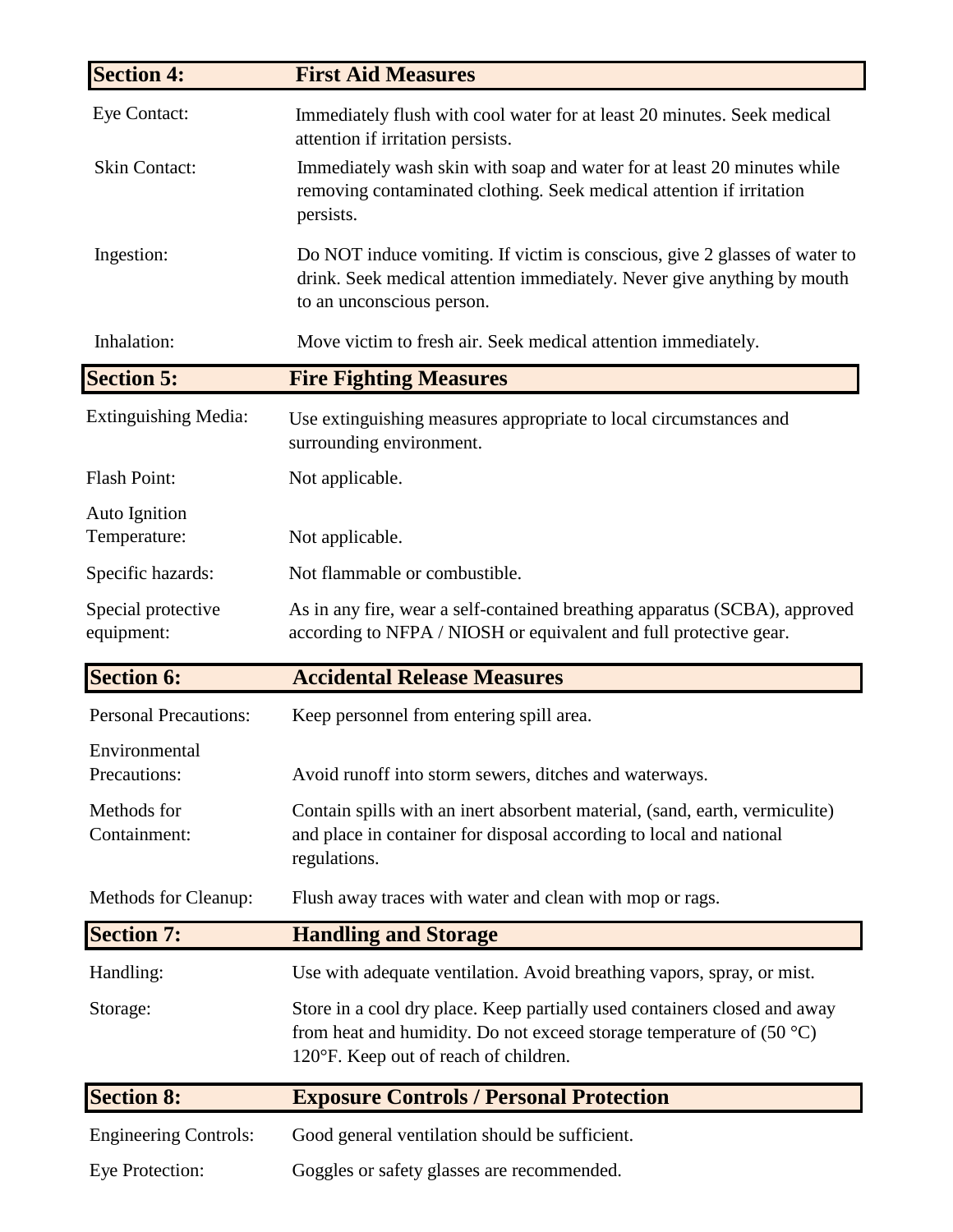| <b>Skin Protection:</b>          | Gloves are recommended.                                                |
|----------------------------------|------------------------------------------------------------------------|
| <b>Respiratory Protection:</b>   | Use an approved respirator if exposure limits are exceeded.            |
| <b>Hygiene Measures:</b>         | Handle in accordance with good industrial hygiene and safety practice. |
| <b>Section 9:</b>                | <b>Physical and Chemical Properties</b>                                |
| Appearance:                      | Liquid                                                                 |
| Color:                           | Colorless                                                              |
| Odor:                            | Lemon                                                                  |
| pH:                              | $10.0 - 11.0$                                                          |
| Specific Gravity:                | $1.000 - 1.005$ @ 25°C                                                 |
| Freezing Point:                  | Not determined.                                                        |
| <b>Boiling Point:</b>            | Not determined.                                                        |
| Flash Point:                     | Not determined.                                                        |
| Water Solubility:                | Completely soluble.                                                    |
| Vapor Density:                   | Not determined.                                                        |
| Vapor Pressure:                  | Not determined.                                                        |
| <b>Evaporation Rate:</b>         | Not determined.                                                        |
| <b>Section 10:</b>               | <b>Stability and Reactivity</b>                                        |
| Chemical Stability:              | Stable under normal conditions.                                        |
| <b>Hazardous Reactions:</b>      | None known.                                                            |
| Conditions to Avoid:             | Extreme heat.                                                          |
| Incompatible Materials:          | None known.                                                            |
| <b>Section 11:</b>               | <b>Toxicological Information</b>                                       |
| Likely Routes of<br>Exposure:    | Inhalation, eye contact and skin contact.                              |
| <b>Potential Health Effects:</b> |                                                                        |
| Eyes:                            | Health injuries are not known or expected under normal use.            |
| Skin:                            | Health injuries are not known or expected under normal use.            |
| Inhalation:                      | May cause allergic respiratory reaction.                               |
| Chronic Exposure:                | Health injuries are not known or expected under normal use.            |
| <b>Section 12:</b>               | <b>Ecological Information</b>                                          |